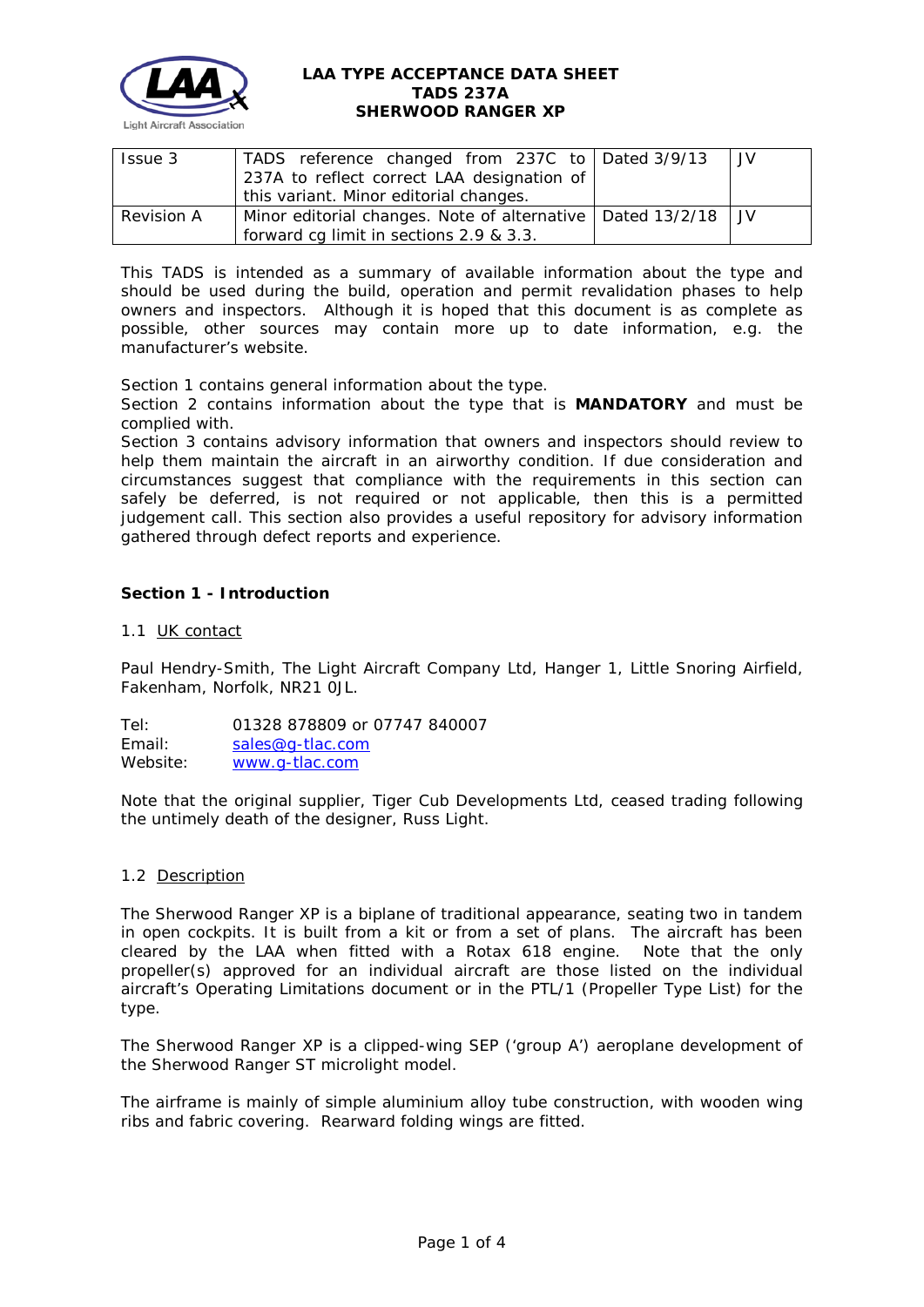

# **Section 2 – Mandatory information for owners, operators and inspectors**

At all times, responsibility for the maintenance and airworthiness of an aircraft rests with the owner. Condition No 3 of a Permit to Fly requires that: *"the aircraft shall be maintained in an airworthy condition".* 

### 2.1 Fast Build Kit 51% Compliance

The aircraft is only available as a slow-build kit or to build from a set of drawings.

## 2.2 Build Manual

A comprehensive Build Manual is available, titled 'Sherwood Ranger Construction and Assembly Manual' which covers the LW, ST and XP models.

## 2.3 Build Inspections

Build inspection schedule 46 (Sherwood Ranger aircraft). Inspector approval codes A-A or A-W or K. Inspector signing off final inspection also requires 'first flight' endorsement.

## 2.4 Flight Manual

A Flight Manual exists for the –LW model which is very similar to the –XP model.

### 2.5 Mandatory Permit Directives

None applicable specifically to this aircraft type.

Also check the LAA website for MPDs that are non-type specific [\(TL2.22\)](http://www.lightaircraftassociation.co.uk/engineering/TechnicalLeaflets/Operating%20An%20Aircraft/TL%202.22%20non-type%20specific%20MPDs.pdf).

# 2.6 LAA Required Modifications (including LAA issued AILs, SBs, etc)

None.

## 2.7 Additional engine operating limitations to be placarded or shown by instrument markings

Notes:

- Refer to the engine manufacturer's latest documentation for the definitive parameter values and recommended instruments.
- Where an instrument is not fitted, the limit need not be displayed.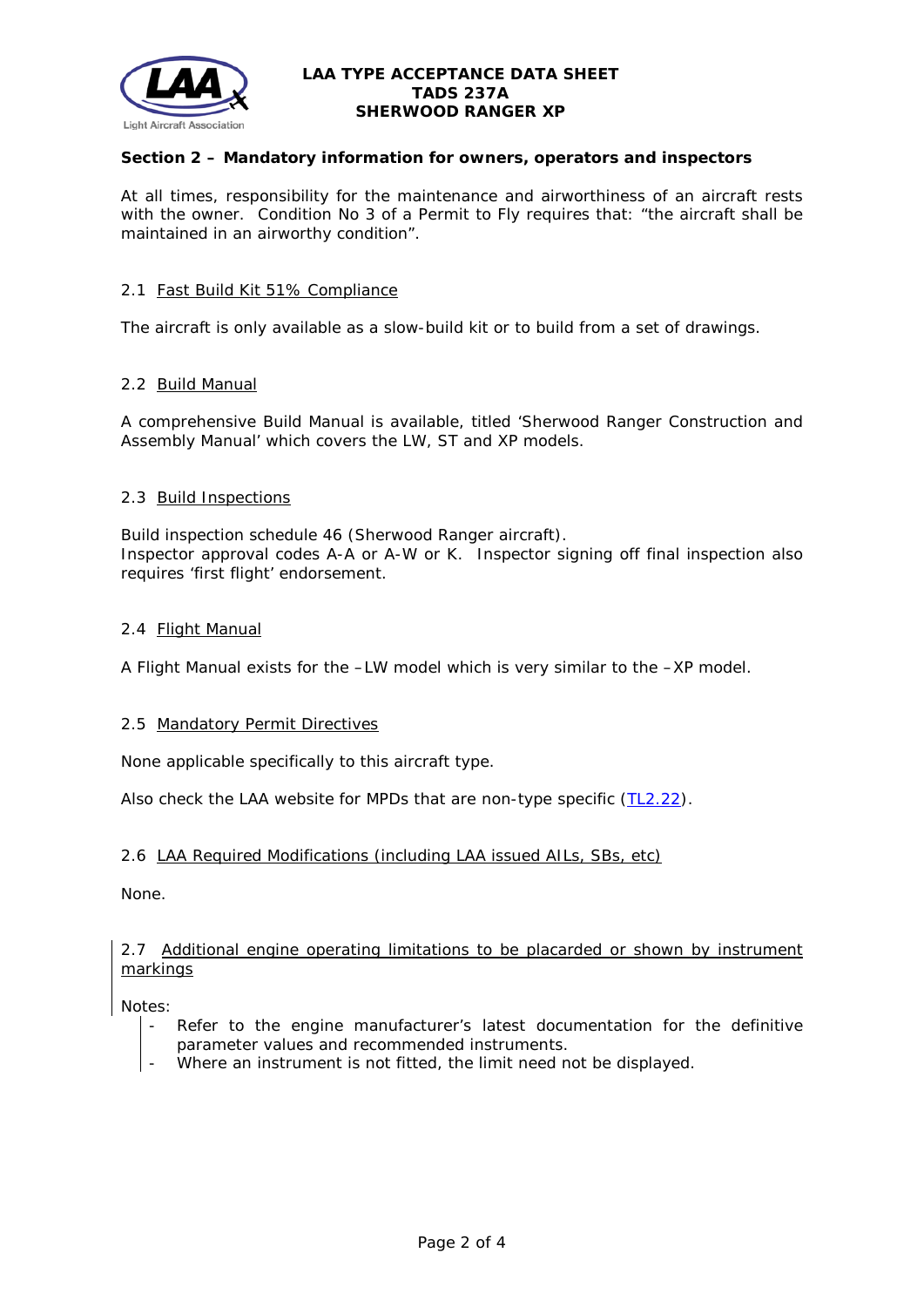

# 2.8 Control surface deflections

| Ailerons  | Up: 25°           |  |  |
|-----------|-------------------|--|--|
|           | Down: $15^\circ$  |  |  |
| Elevators | Up: $20^\circ$    |  |  |
|           | Down: 20°         |  |  |
| Rudder    | Left: $20^\circ$  |  |  |
|           | Right: $20^\circ$ |  |  |

## 2.9 Operating Limitations and Placards

(Note that the wording on an individual aircraft's Operating Limitations document takes precedence, if different.)

- 1. Maximum number of occupants authorised to be carried: Two
- 2. The aircraft must be operated in compliance with the following operating limitations, which shall be displayed in the cockpit by means of placards or instrument markings:
	- 2.1 Aerobatic Limitations Aerobatic manoeuvres are prohibited. Intentional spinning is prohibited.
	- 2.2 Loading Limitations Maximum Total Weight Authorised: 450 kg CG Range: Limits 3.8 inches to 7.7 inches aft of the datum point (forward limit of 2.2 inches aft of datum if using the revised occupant moment arms, see TLAC [TIN-01-2017\)](http://www.lightaircraftassociation.co.uk/engineering/TADs/237B/TIN012017.pdf) Datum Point is: the centreline of the lower wing mainspar tube at the fuselage side
	- 2.3 Engine Limitations Maximum Engine RPM: 7000
	- 2.4 Airspeed Limitations Maximum Indicated Airspeed  $(V_{NE})$ : 100 mph (87 knots)
	- 2.5 Other Limitations The aircraft shall be flown by day and under Visual Flight Rules only. Smoking in the aircraft is prohibited. Solo flight from rear seat only.

Additional Placards:

"Occupant Warning - This Aircraft has not been Certificated to an International Requirement"

A fireproof identification plate must be fitted to fuselage, engraved or stamped with aircraft's registration letters.